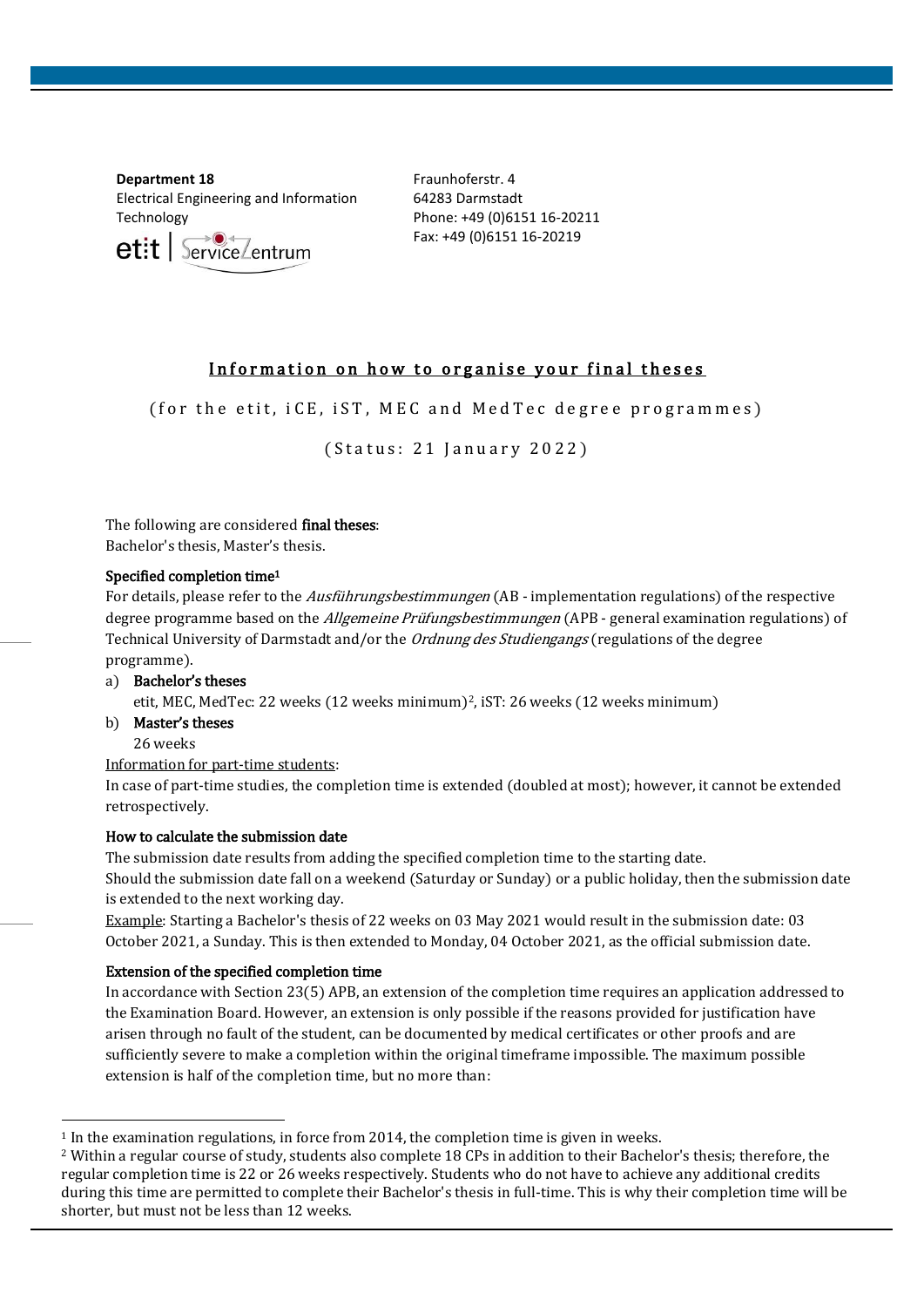

- 11 weeks for Bachelor's theses in etit, MEC, MedTec or 13 weeks for Bachelor's theses in iST respectively,
- 13 weeks for Master's theses.

# Illness<sup>3</sup>

If you become ill while working on your thesis, you must submit a medical certificate within 3 calendar days in which you are declared unfit for work and examination for an explicitly stated period of time based on health reasons determined by the doctor.

# Supervisors of final theses are the active professors of the

- FB 18 for the BEd/BSc/MSc etit, BSc/MSc MedTec<sup>4</sup> and MSC iCE degree programmes;
- SB MEC (FB 18 or FB 16) for the BSc/MSc MEC degree programmes;
- FB 18 or FB 20 for the BSc/MSc iST degree programmes.

# Prerequisites for starting a thesis

- Bachelor's theses iST and MedTec: at least 120 CPs, etit and MEC (PO 2014): at least 130 CPs; • Master's theses
	- at least 75 CPs; possibly subject to conditions in accordance with Section 17a APB; iCE: in addition, both German courses must have been passed.

# Registration formalities

Students cannot register their final theses in TUCaN themselves.

Students (etit, iCE, iST, MEC, MedTec degree programmes) receive their confirmation of admission to a final thesis from the Examination Management Office of the Department of Electrical Engineering and Information Technology (FB 18).

- Please inform the Examination Management Office<sup>5</sup> by email that you would like to register your thesis stating the name of your supervisor and the institute/research group incl. contact details.
- If you meet the admission requirement(s) for starting the thesis, the Examination Administrator responsible will send a confirmation notice by email directly to the institute/research group that is responsible for registering the thesis.
- Please note that the registration takes place before/at the starting date of the thesis and must be with the Examination Management Office no later than 14 days after the starting date, otherwise the thesis is considered invalid.

# External final theses

1

For final theses from outside FB 18 or SB Mechatronics, the following additional requirements apply:

• Supervision by an active professor of FB 18<sup>6</sup> or SB MEC respectively and approval from the chairperson of

<sup>3</sup>We recommend using the online medical-certificate uploading function available at [https://www.etit.tu-darmstadt.de/studieren/im\\_studium\\_etit/pruefungen\\_etit/attestformular.de.jsp](https://www.etit.tu-darmstadt.de/studieren/im_studium_etit/pruefungen_etit/attestformular.de.jsp)

<sup>4</sup> For MedTec, a thesis may be supervised at GU Frankfurt if, in addition, a supervisor from FB 18 is available.

<sup>5</sup> pm@etit.tu-..., pm-medtech@etit.tu-..., pm@mechatronik.tu-... etc.

<sup>6</sup> For iST, the thesis may be supervised by a professor of both FB 18 and FB 20.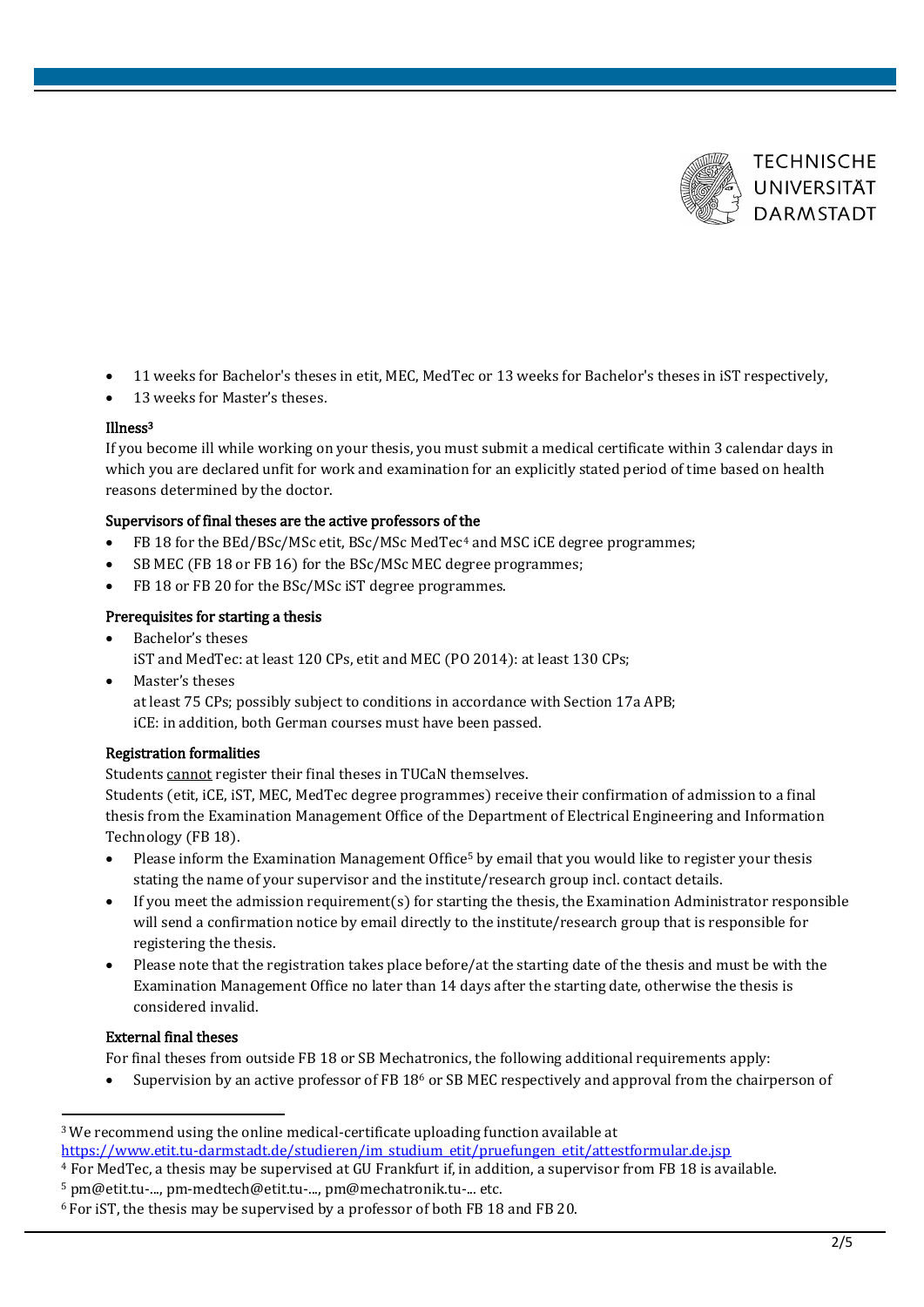

the Examination Board responsible. (Section 23(4) APB)

- Theses are not valid until the respective student has received a written approval confirmation by the Examination Board responsible.
- Remuneration is not permissible. Compensation for expenses, though, is permissible. Please note information available centrally (in German) at [http://www.tu](https://www.tu-darmstadt.de/media/dezernat_ii/referat_iig/fuer_pruefende/merkblaetter/info_externe_abschlussarbeiten.pdf)[darmstadt.de/media/dezernat\\_ii/referat\\_iig/fuer\\_pruefende/merkblaetter/info\\_externe\\_abschlussarbeiten.](https://www.tu-darmstadt.de/media/dezernat_ii/referat_iig/fuer_pruefende/merkblaetter/info_externe_abschlussarbeiten.pdf) [pdf](https://www.tu-darmstadt.de/media/dezernat_ii/referat_iig/fuer_pruefende/merkblaetter/info_externe_abschlussarbeiten.pdf)

# No preparation in advance for chosen/given topic

Contents for use in the final thesis must not be prepared before the beginning of the reported completion time. The topic must be set in such a way that it can be completed within the completion time specified. (Section 23(5) APB)

Note: Subjects that are listed in the study and examination plan to provide students with the necessary knowledge and skills to successfully complete a thesis are considered a prerequisite (e.g., the etit proseminar) and do not count as advance preparation of a thesis topic.

#### Returning a given topic

In accordance with Section 23(6) APB, returning a thesis' topic is possible up until 8 weeks into starting on this topic. In addition, the student must submit a written statement acknowledged and signed by the student's supervisor. This statement must be submitted to the Examination Management Office of FB 18 within the deadline.

- A new topic must be chosen and started immediately.
- This new topic may be supervised by another institute or research group.
- It is not permissible to return this new topic.
- Registering for this new thesis' topic follows the same procedure as stated above.

# Submission

1

The thesis must be submitted at the submission due date at the latest by:

- Uploading it as an electronic version (PDF/A) to TUbama. Please note that the uploaded version in TUbama must have the status "in visual examination" to be considered as submitted. Note: TUbama is for archiving only!
- Submit copies (printed, if necessary) to the examiner in accordance with applicable requirements for submission, i.e., do not submit copies to the Examination Management Office/Service Centre of FB 18.
- Send a signed declaration of originality<sup>7</sup> (for template, refer to footnote) to the Examination Management Office.

If the final thesis is not submitted (and uploaded to TUbama) within the specified deadline, the final thesis will be rated "insufficient" in accordance with Section 27(6) APB. Therefore, we highly recommend to get familiar with the system by uploading a draft version of the thesis to TUbama and to not confirm it as the final version.

<sup>7</sup> For template, refer to [https://www.tu-darmstadt.de/media/dezernat\\_ii/referat\\_iig/formulare\\_vorlagen/pm\\_1/](https://www.tu-darmstadt.de/media/dezernat_ii/referat_iig/formulare_vorlagen/pm_1/erklaerungen/Erklaerung_zur_Abschlussarbeit_Vorlage-fuer_digitale_Abgabe.docx) erklaerungen/Erklaerung zur Abschlussarbeit Vorlage-fuer digitale Abgabe.docx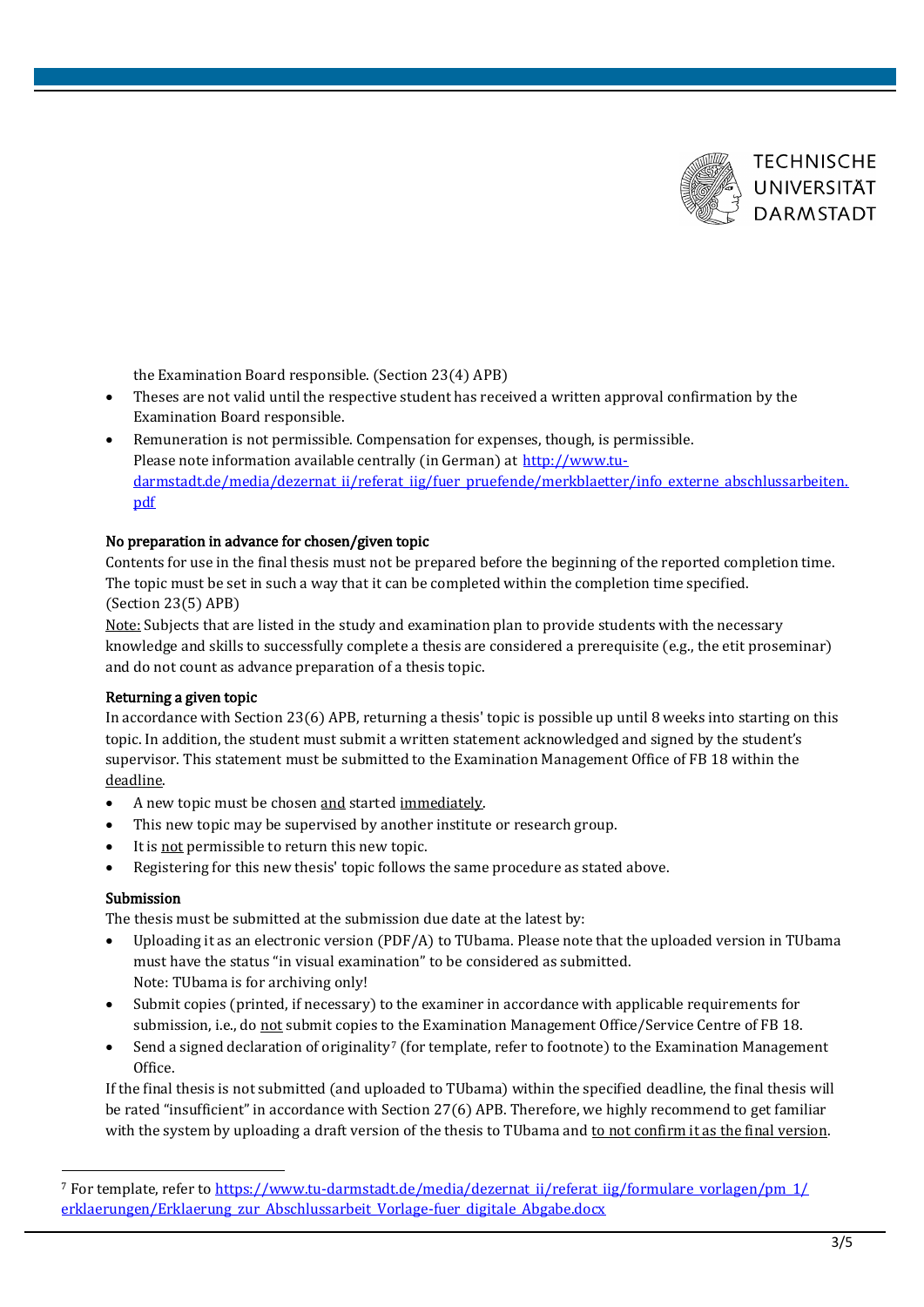

**TECHNISCHE** UNIVERSITÄT **DARMSTADT** 

This way, you can verify beforehand that your electronic version meets the technical requirements for submission to TUbama. You can then upload and confirm your final version on the due date to ensure that the Examination Management Office is informed of your timely submission to TUbama.